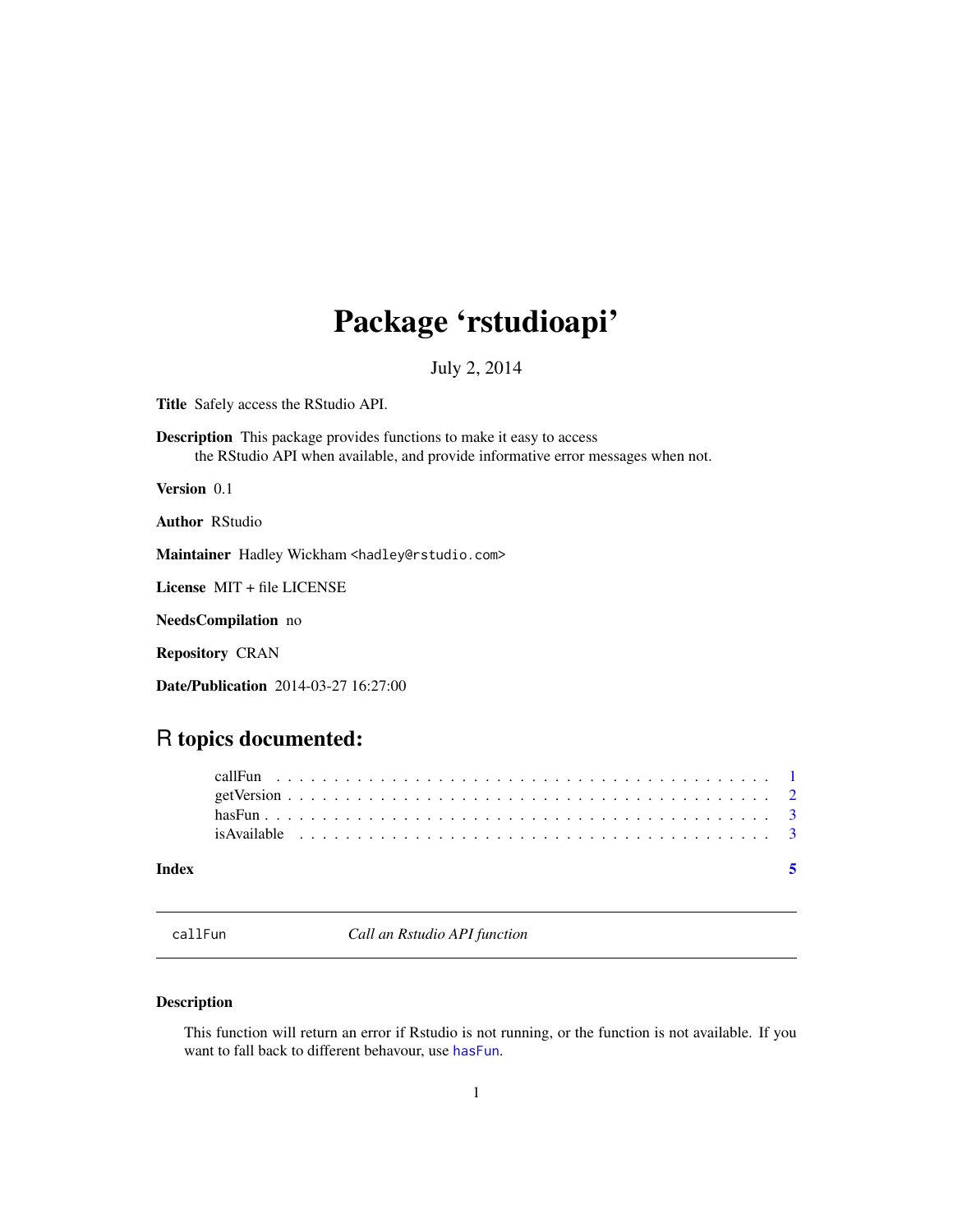#### <span id="page-1-0"></span>Usage

callFun(fname, ...)

#### Arguments

| fname                   | name of the Rstudio function to call. See help (package = "Rstudio"). For a<br>complete list of functions in the current API. |
|-------------------------|-------------------------------------------------------------------------------------------------------------------------------|
| $\cdot$ $\cdot$ $\cdot$ | Other arguments passed on to the function                                                                                     |

#### Examples

```
if (rstudioapi::isAvailable()) {
  rstudioapi::callFun("versionInfo")
}
```
getVersion *Return the current version of the RStudio api.*

#### Description

Return the current version of the RStudio api.

#### Usage

getVersion()

#### Value

A [numeric\\_version](#page-0-1) which you can compare to a string and get correct results.

#### Examples

```
## Not run:
if (rstudio::getVersion() < "0.98.100") {
  message("Your version of Rstudio is quite old")
}
## End(Not run)
```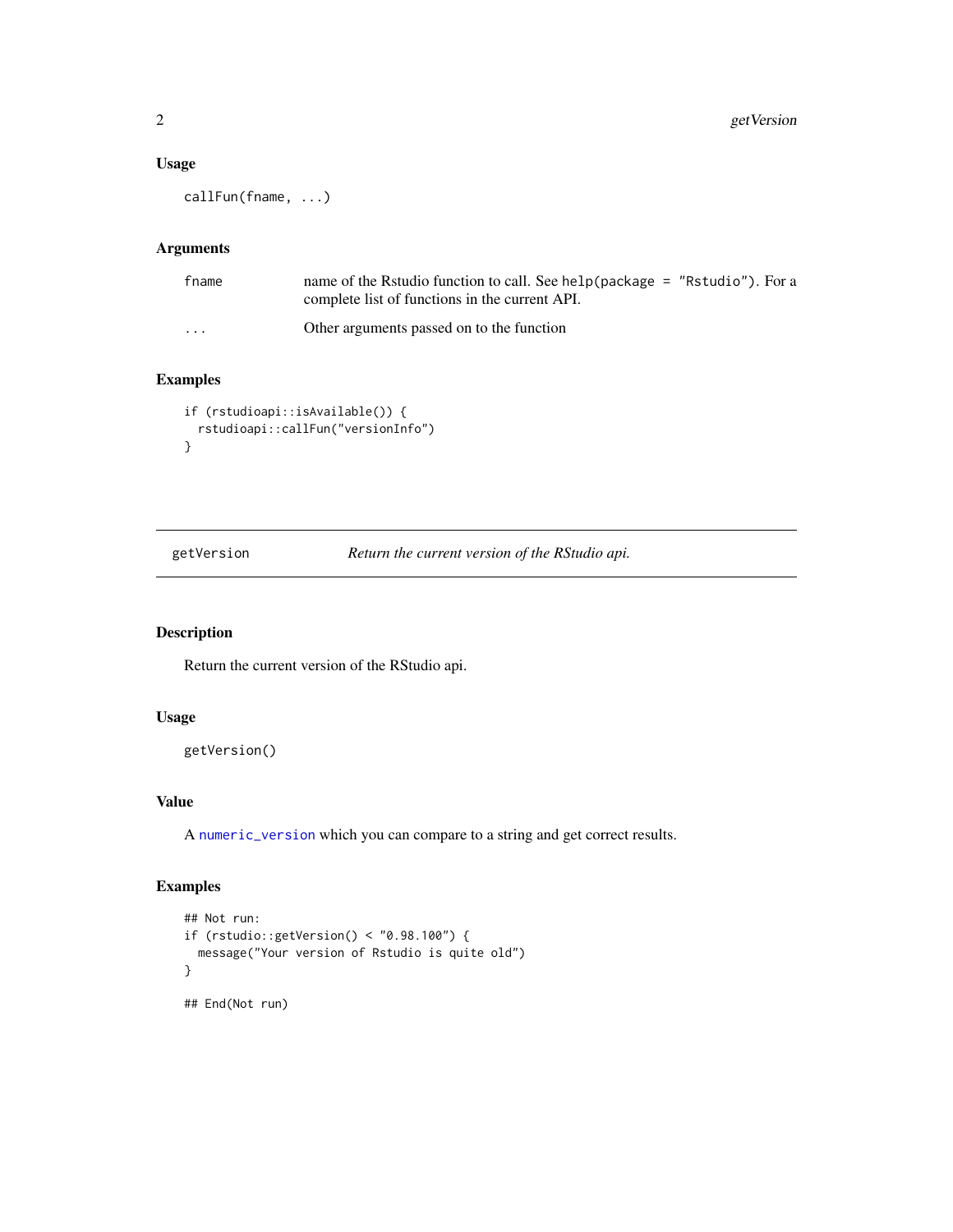<span id="page-2-1"></span><span id="page-2-0"></span>

#### Description

These are specialised versions of [get](#page-0-1) and [exists](#page-0-1) that look in the rstudio package namespace. If Rstudio is not running, exists will return FALSE, and getRstudio will raise an error.

#### Usage

```
hasFun(name, version_needed = NULL, ...)
findFun(name, version_needed = NULL, ...)
```

| name | name of object to look for                                                                      |
|------|-------------------------------------------------------------------------------------------------|
| .    | other arguments passed on to exists and get                                                     |
|      | version_needed An optional version specification. If supplied, ensures that Rstudio is at least |
|      | that version. This is useful if function behaviour has changed over time.                       |

#### Examples

Arguments

rstudioapi::hasFun("viewer")

isAvailable *Check if RStudio is running.*

#### Description

Check if RStudio is running.

#### Usage

```
isAvailable(version_needed = NULL)
```

```
verifyAvailable(version_needed = NULL)
```
#### Arguments

version\_needed An optional version specification. If supplied, ensures that Rstudio is at least that version.

#### Value

isAvailable a boolean; verifyAvailable an error message if Rstudio is not running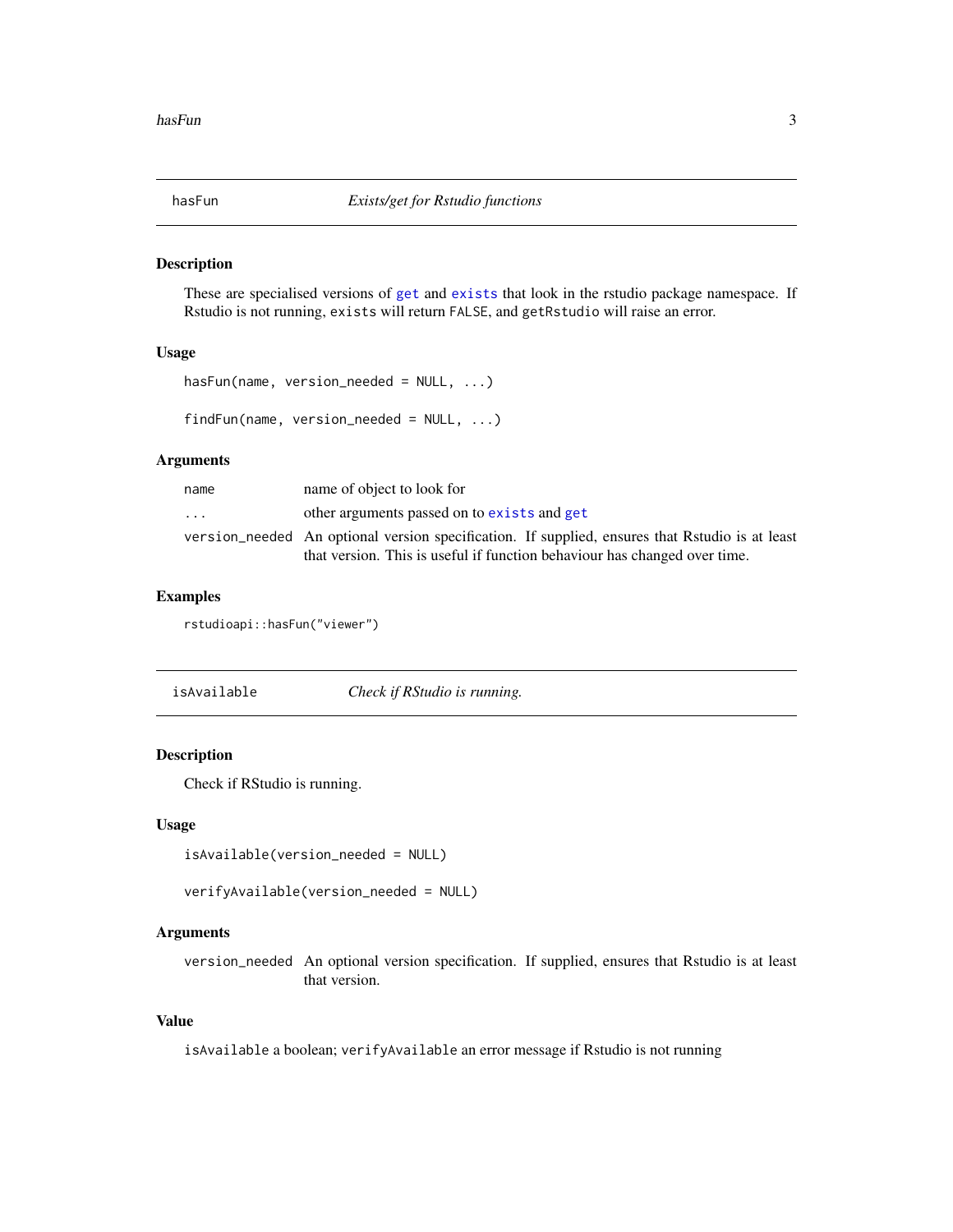4 is a set of the set of the set of the set of the set of the set of the set of the set of the set of the set of the set of the set of the set of the set of the set of the set of the set of the set of the set of the set of

### Examples

```
rstudioapi::isAvailable()
## Not run: rstudioapi::verifyAvailable()
```